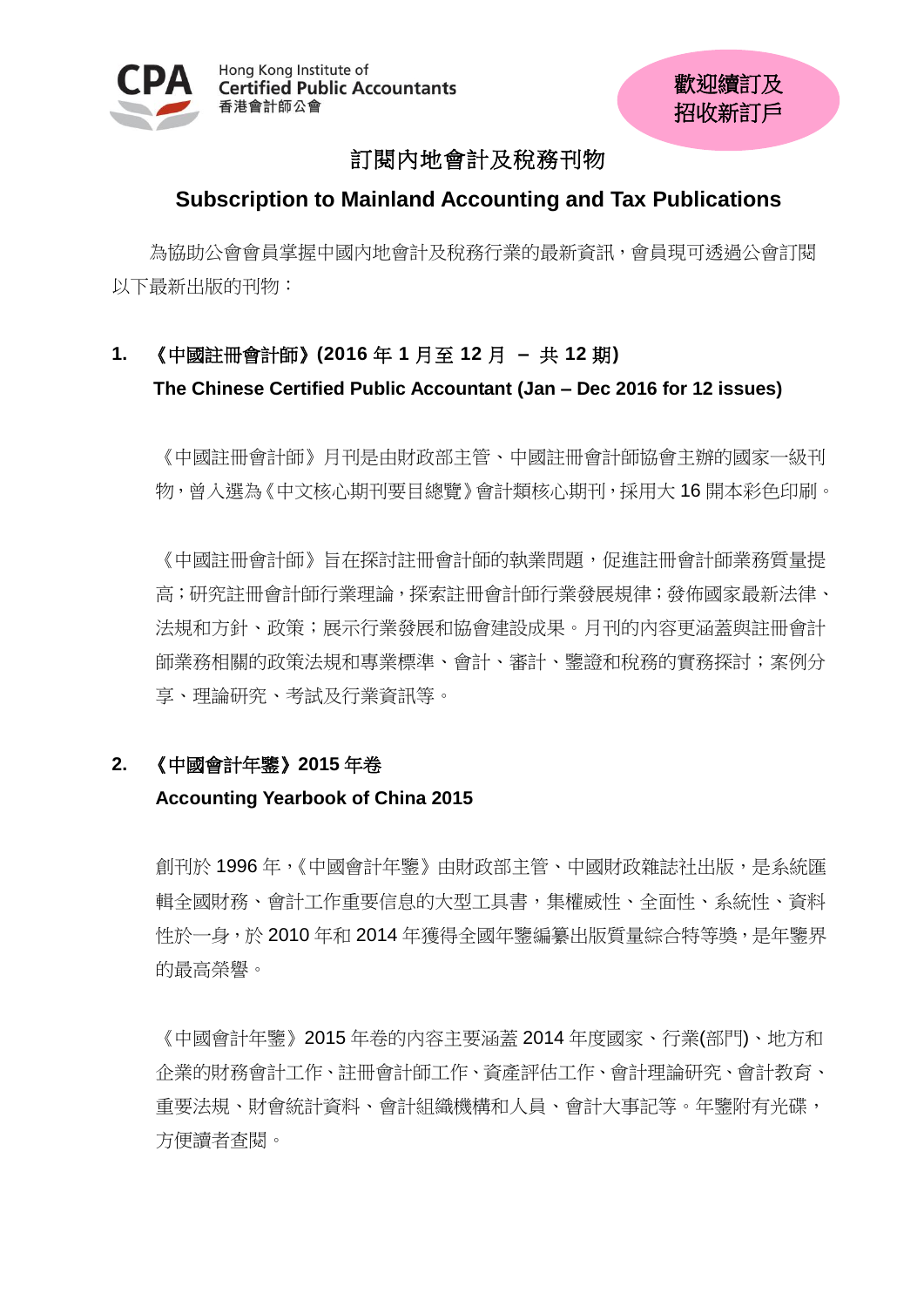### **3.** 《中國稅務年鑒》**2015** 年卷

### **China Taxation Yearbook 2015**

《中國稅務年鑒》於 1993 年創刊,由國家稅務總局主管主辦、中國稅務出版社編 輯出版,是記錄中國全年稅收工作情況的大型文獻資料性年刊。

《中國稅務年鑒》2015 年卷全面、系統地記述 2014 年度全國及地方稅收工作情況、 稅收工作的方針、政策、法規、統計數據、重要文獻、機構和人員等。年鑒內容由 國家稅務總局及全國稅務系統單位提供,並附有光碟,方便讀者查閱。

2015 年卷的《中國會計年鑒》及《中國稅務年鑒》將由出版社寄送到公會再轉發予 各訂戶。訂戶可選擇親臨公會領取,亦可選擇快遞/郵寄,收費詳列於訂閱表格內。 如訂戶郵遞地址為內地各省市,年鑒將由出版社直接寄出,不另收取快遞/郵寄費 用。

- 如有意訂閱,請填妥隨附的訂閱表格,並於 **2016** 年 **1** 月 **29** 日前連同訂閱費用寄交 或傳真(只適用於以信用卡付款人士)至本會。
- 查詢刊物事宜,請與公會會員服務部聯繫 (電話:2287 7030 或電郵: [ms.cng@hkicpa.org.hk](mailto:ms.cng@hkicpa.org.hk))
- 查詢付款及訂閱情況,請與公會財務及營運部聯繫 (電話:2287 7381 或電郵: [finance@hkicpa.org.hk\)](mailto:mcs.scm@hkicpa.org.hk)